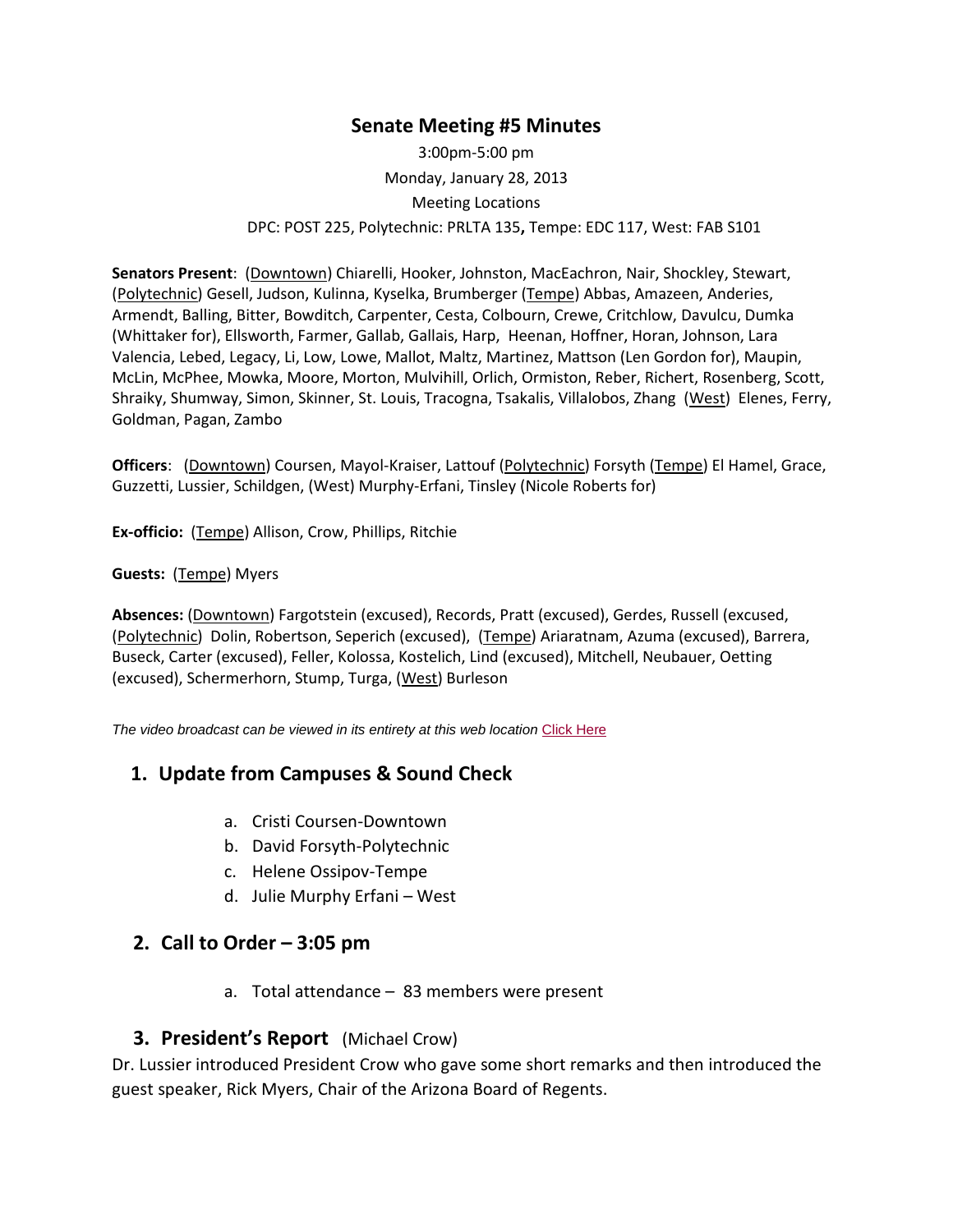# **4. Arizona Board of Regents Chair (Rick Myers)**

Regent Myers addressed several topics in his address to the senate. The first topic was an explanation of both the development and importance of the Enterprise Plan and the Enterprise Executive Committee in the running of the three university system. Regent Myers reinforced the concept that the Regents are governors of the university system and not managers. There was also an explanation given on outcome based funding with the State of Arizona, which is a change from past funding systems that revolved around per student funding models only. Regent Myers talked about implementing more study sessions in the future so that Regents could better understand issues that the universities are facing, thereby improving their ability to govern. The first study session topic will be technology as a disruptive influence. Regent Myers concluded by sharing his enthusiasm for the current members of the Board of Regents and his excitement over the tremendous leadership we have at each of our three universities.

# **5. UAC Report** (Mark Lussier)

Senate President and UAC Chair Mark Lussier reported on several items during the UAC report. ASU will be hosting the Arizona Board of Regents and Arizona Faculties council meetings on February 7-8, 2013. On February  $8<sup>th</sup>$  the AFC members will be engaged in a breakfast meeting with the members of the Arizona Board of Regents. The newly developed Provost Budget committee will be having its first meeting very soon. Faculty and AP's are represented on this committee by UAC chair Mark Lussier and Senate Personnel committee chair Brad Armendt. Senators were asked to serve as a conduit for discovering service related issues at ASU. All service related issues should be sent to a member of your campus UAC for compilation and delivery to administration. Kevin Salcido has been asked to address the senate at its February 18<sup>th</sup> 2013 meeting to discuss and answer questions regarding the initiative to eliminate staff contracts. April 12-13, 2013 ASU is hosting the Coalition of PAC-12 Faculty Leadership Conference. Finally, the inclusion of Senate Motion 2013-34 to the agenda was discussed and background on its routing was provided to the senators.

Senator Guzzetti made a motion to suspend the rules requiring two readings of Senate Motion 2013-34, there were multiple seconds. A vote was taken:

Do you wish to suspend the rules requiring two readings for Senate Motion 2013-34?

#### **48-Yes, suspend the rules, 17-No, do not suspend the rules, 4-abstain**

#### **The motion to suspend the rules was approved.**

Senate President Lussier called for discussion on the motion. Discussion ensued.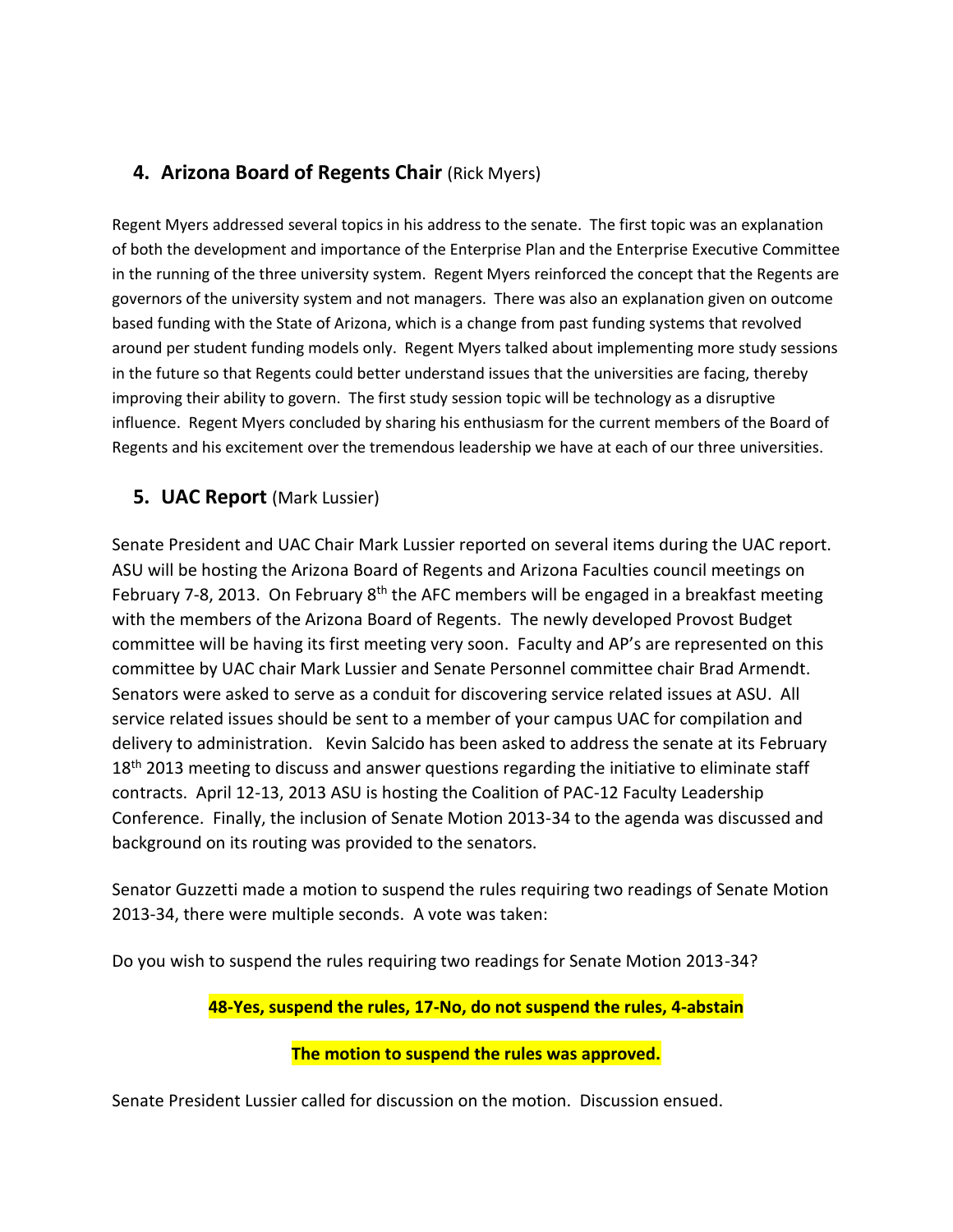The question was called to vote for Senate Motion 2013-34 by Senate President Mark Lussier and then retracted, based on the fact that a call for tabling the motion was made by senator Ferry during the discussion period.

A vote was then taken on whether Senate Motion 2013-34 should be tabled.

**Final Votes Recorded: Yes=48 No=22 Abstain=2 The vote to table Senate Motion 2013-34 was approved**

# **6. Old Business**

Dr. Maltz introduced the consent agenda motions including new course proposals as published in the composite agenda under Appendix A

Senate **[Motion 2013-25](http://usenate.asu.edu/node/4460)** Request from the College of Technology and Innovation – Department of Engineering - for the establishment of an undergraduate degree – BS in Information Technology.

Senate **[Motion 2013-](http://usenate.asu.edu/node/4461) 26** Request from the College of Technology and Innovation – Department of Engineering - for the establishment of a graduate degree – MS in Engineering.

They come as affirmative CAPC motions. There were no questions.

Final Votes Recorded: 67=Yes 0=No 1=Abstain **Senate Motions 2013-25 and 26 and all new course proposals were approved**

#### **7. New Business**

- Dr. Maltz introduced CAPC new business items that will be discussed at their next meeting on January 31, 2013. Individuals with questions, comments or concerns were invited to attend the next CAPC meeting.
- Senate **[Motion 2013-27](http://usenate.asu.edu/node/4478)** Request from the College of Health Solutions and the School of Letters and Sciences for the transfer of a graduate degree program- Doctor of Behavioral Health from the School of Letters and Sciences to the College of Health Solutions.
- Senate **[Motion 2013-28](http://usenate.asu.edu/node/4479)** Request from the College of Technology and Innovation-Morrison School of Agribusiness and Resource Management for the name change of an undergraduate degree from BS in environmental Technology Management to BS in Environmental and Resource Management.
- Senate **[Motion 2013-29](http://usenate.asu.edu/node/4480)** Request from the College of Technology and Innovation-Department of Technological Entrepreneurship and Innovation Management for the name change of and undergraduate degree from BS in Applied Psychology to BS in Industrial and Organizational Psychology.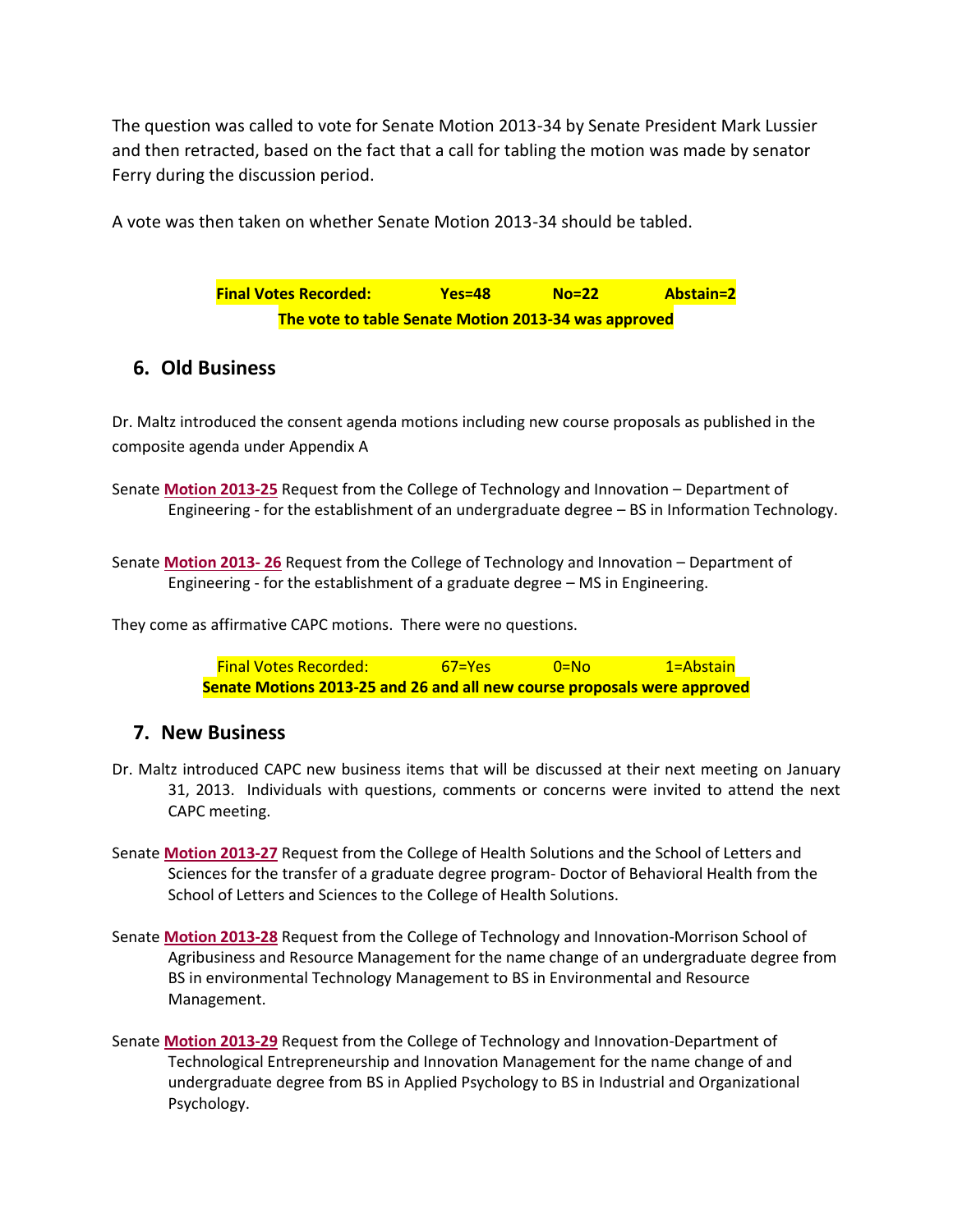- Senate **[Motion 2013-30](http://usenate.asu.edu/node/4481)** Request from the School of Letters and Sciences for the establishment of an undergraduate degree program-BA in Organizational Leadership.
- Senate **[Motion 2013-31](http://usenate.asu.edu/node/4482)** Request from the College of Technology and Innovation-Department of Engineering Technology for the name change of an undergraduate degree from BS in Manufacturing Engineering Technology to BS in Product Development and Manufacturing Technology.
- Senate **[Motion 2013-32](http://usenate.asu.edu/node/4483)** Request from the College of Technology and Innovation, Department of Technological Entrepreneurship and Innovation Management for the establishment of an undergraduate degree- BS in Health Systems Management.
- Senate **[Motion 2013-33](http://usenate.asu.edu/node/4486)** Request from the College of Liberal Arts and Sciences, School of Historical, Philosophical and Religious Studies for the establishment of an undergraduate certificate in Political Thought and Leadership.

#### **CAPC Information Items can be found in the senate meeting #5 agenda-Appendix B**

#### **8. Committee Reports**

- a. Committee on Committees Chris Kyselka reported that the Non Tenure Track Committee members have been affirmed. Slates are being developed for the spring 2013 Academic Assembly elections…if you are nominated please consider running for a position.
- b. Student Faculty Policy Committee– John Shumway reported that the committee met on Friday, January 25 and discussed student evaluations of faculty. In March they will report on the best practices to use for evaluations, including potential online forms redesign. If you have feedback on student evaluations you may contact John Shumway directly. Substantive changes in student evaluations will likely not be implemented until fall 2013.
- c. Task Force on New UAC Governance Model- Chair Mirna Lattouf reported that the Task Force has been meeting regularly and is actively assessing different options on governance. The committee anticipates having recommendations ready by March.

# **9. Open Forum Topics**

- a. Are the 7.5 weeks courses being evaluated for quality and student outcomes? Yes, this is being done by Art Blakemore and Shelly Potts. The Provost appreciates and encourages specific feedback on this issue.
- b. Chouki El Hamel made a motion to take SM 2013-34 from the table. The motion was seconded. A vote was taken to see if 2013-34 would be removed from the table

Do you want to take 2013-34 off of the table?